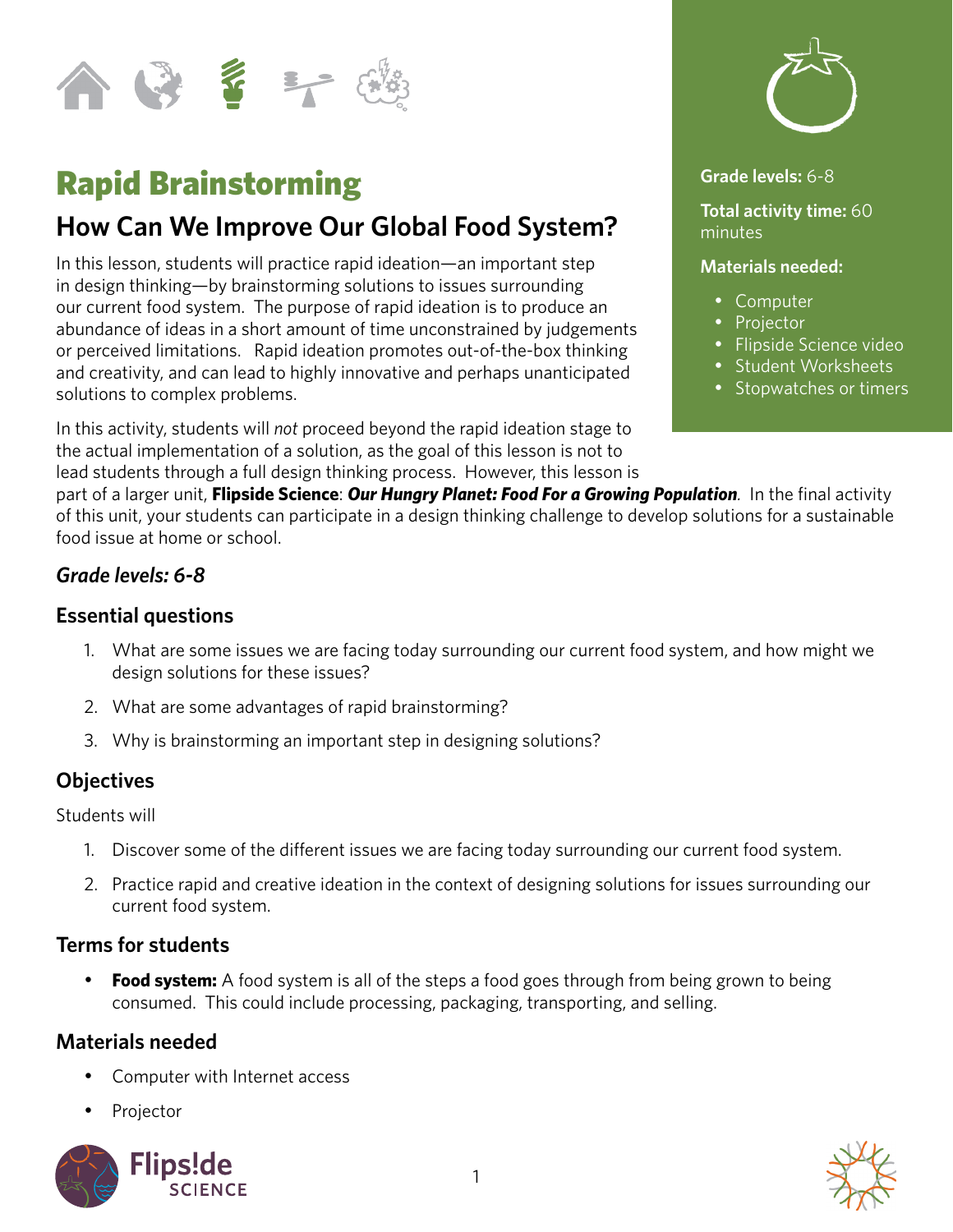



- **Flipside Science video: The Environmental Impact of Feeding the World**
- • **Student Worksheets** (1 per student)
- Stopwatches or timers (1 per group of 2 students)

## **Pre-activity**

If you are using this activity within the *Our Hungry Planet: Food For a Growing Population* unit, it is recommended you progress through the **Food for Thought: Defining a Problem to Find a Solution** and **Exploring the Impacts of Feeding the World** activities before continuing with this one. You can also use this lesson independently.

## **Activity Procedure**

## *Total Activity Time: 60 minutes*

#### **Part I: Ideation warm-up (10 min.)**

1. Divide students up into pairs. You (the teacher) will challenge students with a question to which the students will be asked to brainstorm solutions. Their goal is to brainstorm (individually) **as many solutions as they can in two minutes.** Challenge them to try to come up with 10-15 solutions. They should write these solutions down in their notebooks or on a piece of paper.

#### **Challenge question options (or make up your own!):**

- How could you find a needle in a haystack?
- How could you heat up a bowl of soup without a stove or microwave?
- How could you open a jar without touching it directly with your hands?
- How could you move water up a hill?
- 2. Remind students that the goal is to try to think of **as many solutions as they can** without worrying about how 'good' the solutions might be.
- 3. After the two minutes are up, the students will stop writing and compare lists with their partners.
- 4. **Briefly** discuss the exercise.
	- *a. Did you find it easy or difficult to brainstorm solutions?*
	- *b. Did you think any of your ideas were silly or wacky? Would you have included those ideas in the list if you were asked to only write down ideas that you thought were 'good'?*
	- *c. Do you think there is an advantage to brainstorming as many ideas as you can and not worrying about how good, bad, silly, or strange they might seem?*

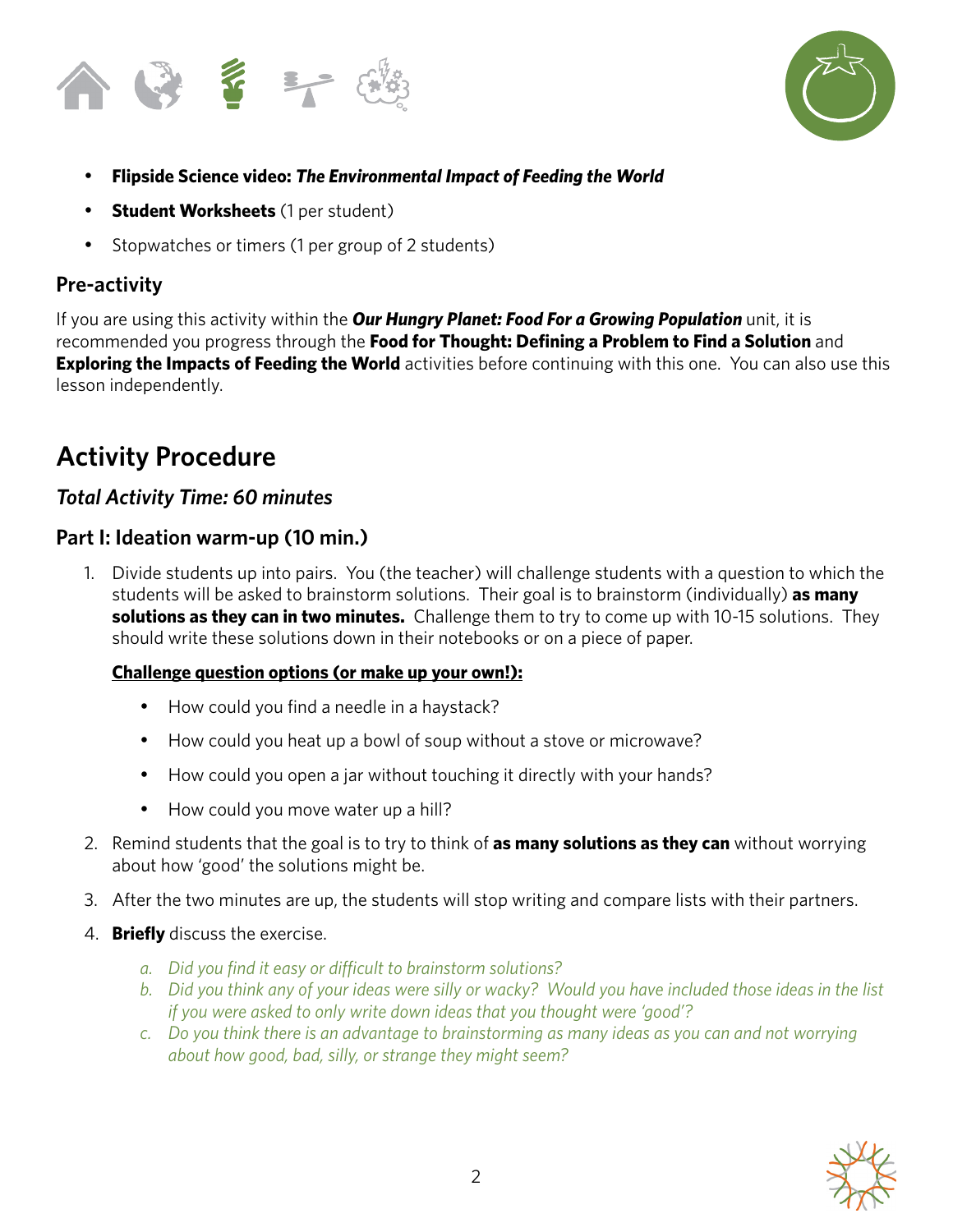



## **Part II: Practicing rapid brainstorming of sustainable food solutions (35-45 min.)**

*Teacher note: If you preceded this activity with the Exploring the Impacts of Feeding the World activity, you can skip steps 7 and 9 below.* 

- 1. Hand out to students or write on the board a list of questions for them to think about while they watch the **Flipside Science:** *The Environmental Impact of Feeding the World* video (see below).
- 2. Show students the **Flipside Science:** *The Environmental Impact of Feeding the World* video.
- 3. Ask student to jot down some of their thoughts about the questions that they were asked to consider while watching the video. Give them about 10 minutes to do this. You might want to play the video another time through for students. Briefly discuss these questions as a class after students have had a chance to reflect individually.
	- *a. What kinds of issues surrounding our current food system were raised in the video?*
	- *b. What impacts does agriculture have on the environment?*
	- *c. How is the American diet different from other diets around the world?*
	- *d. Does everyone have the same food choices? What influences the types of foods a person has access to?*
	- *e. What do you do with food on your plate that you don't finish?*
- 4. Ask students to choose one of the main issues introduced in the video to focus on (food waste, food deserts, agricultural land use, and the environmental impacts of diet choices) and to find a partner who chose the same issue. *Note: To expedite this process or if you would like to ensure that all food system issues are represented, you can also have students pick food system issues out of a hat and pair up that way too.*
- 5. Hand out one **Student Worksheet** to each student. Instruct students to work with their partners to figure out a way to express the food system issue they chose **in the form of a question**, and to write their question on their worksheet. Give students about 5-10 minutes to work on this, helping to facilitate the process where needed. Here are some examples of questions students might consider:
	- • *How could we motivate people to change their diets to lower their impact on the environment?*
	- • *How could we provide more fresh, healthy foods to people who currently don't have access to them?*
	- • *How could we decrease the amount of food waste generated by restaurants/grocery stores/ our school cafeteria?*
	- • *How could we grow more food with less land?*
- 6. Hand out one stopwatch or timer to each pair, and briefly show students how to use them if needed. At this point, students will guide themselves through the next few steps of the activity, which include working through the process of facilitating their own rapid brainstorming sessions with their partners and comparing their ideas. Give students about 20 minutes for this part of the activity, reminding them when they have 10 minutes and 5 minutes left.

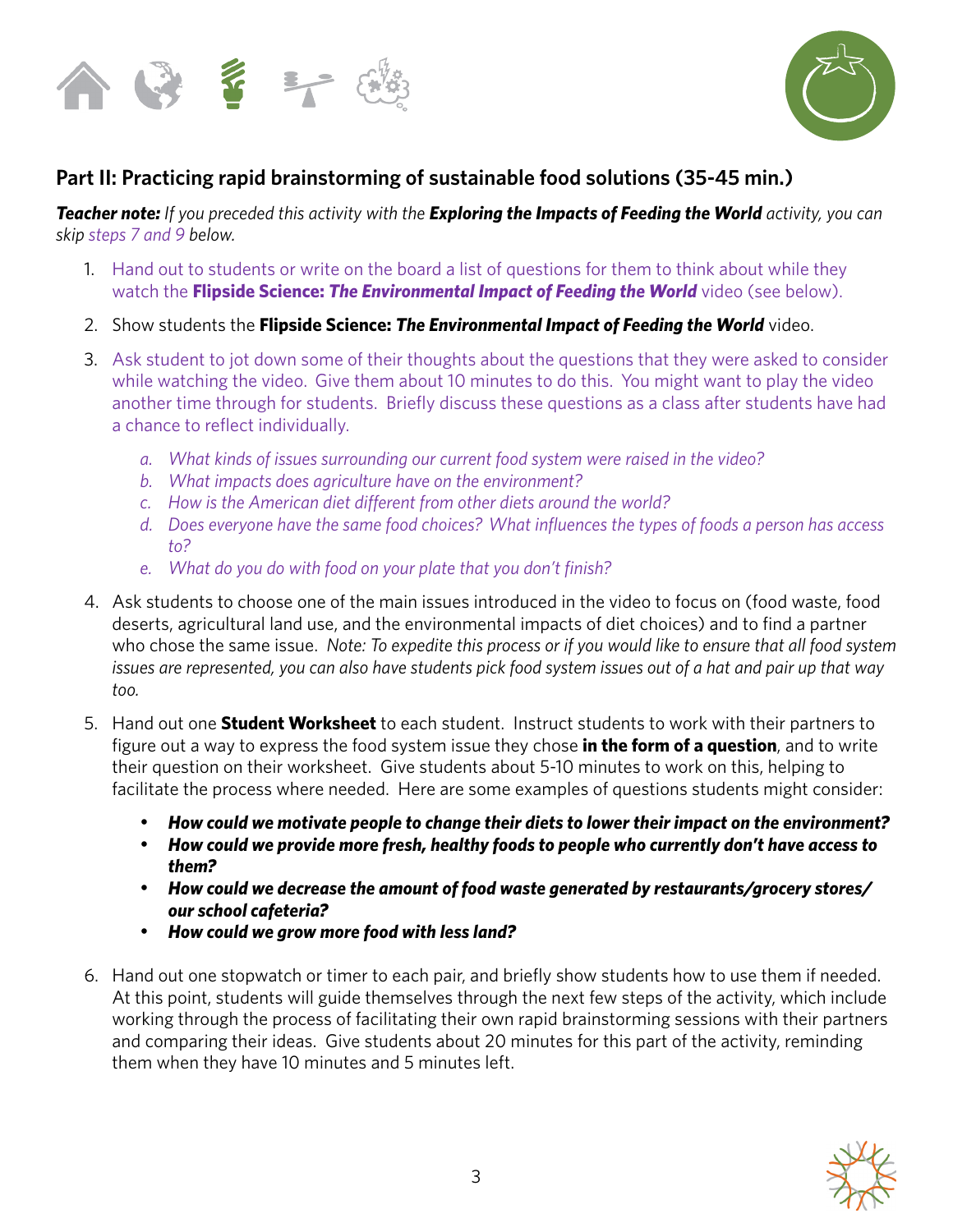



## **Wrapping up (10 min.)**

- 1. Come back together as a class, and ask for volunteers to share some of their questions and brainstorms.
- 2. Reflect on the activity:
	- *a. Why do you think we tried to brainstorm as many ideas as we could instead of just trying to think of one or two 'good' ideas?*
	- *b. Are there easy solutions to the issues you learned about in the video? Is there only one solution to each issue?*
	- *c. When thinking about which of your solutions might be the 'best,' what was your criteria? For example, did you think about the potential environmental impacts of the solution, or how expensive the solution would be to carry out?*

#### **Next Steps**

Explore the pros and cons of some of the solutions that have been proposed for issues surrounding our global food system in the next activity, **Sustainable Food Solutions: Weighing the Pros and Cons.**

## **Our Hungry Planet: Food For a Growing Population**



Food for Thought: Defining a Problem to Find a Solution



Exploring the Impacts of Feeding the **World** 



Rapid Brainstorming: How Can We Improve Our Global Food System?



Sustainable Food Solutions: Weighing the Pros and Cons



Our Hungry Planet: Design Thinking Challenge